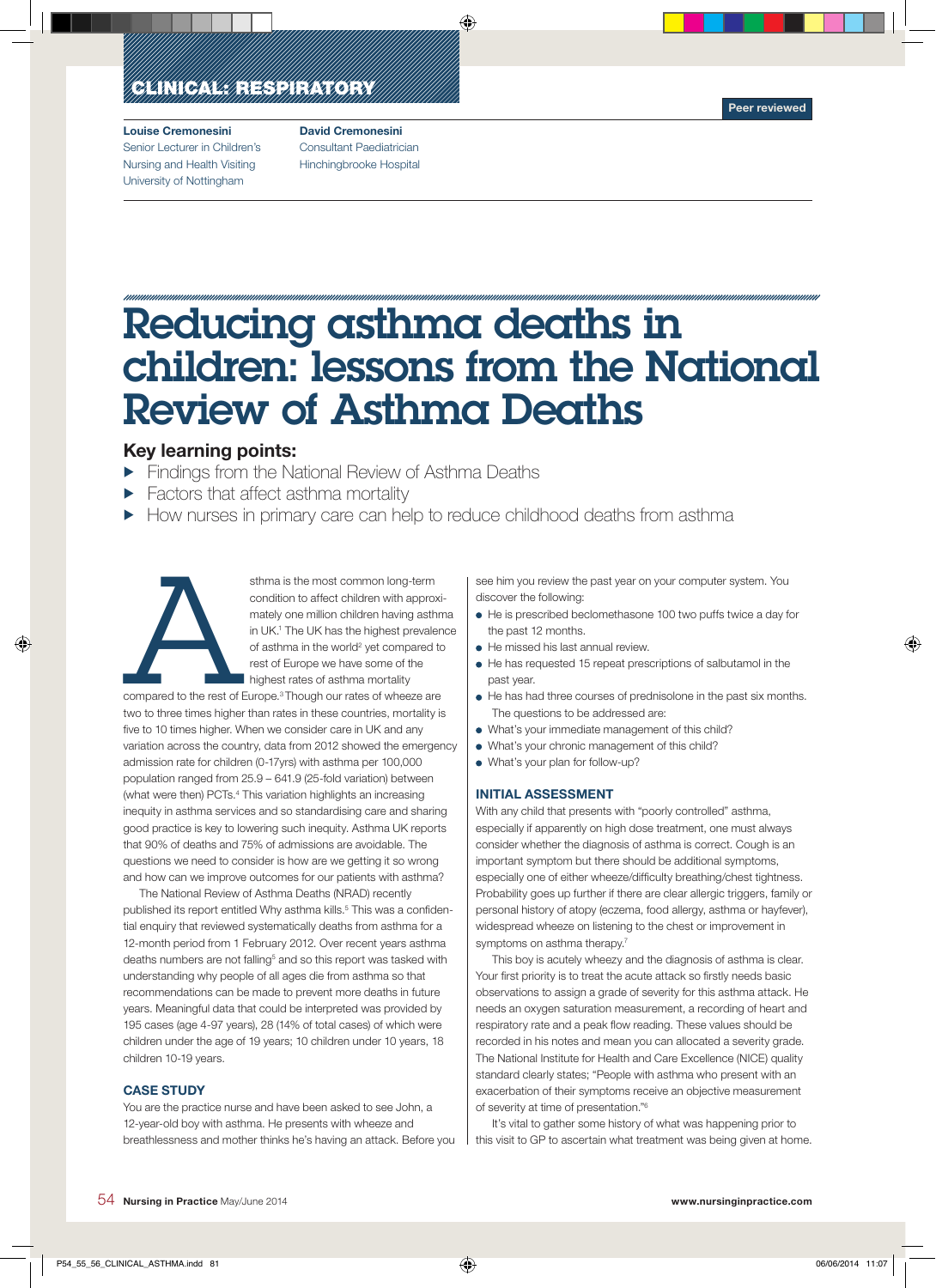If the child was receiving 10 puffs of ventolin every hour before coming, the grade of severity should be the one above that worked out with his observations. Furthermore, how the John and his parents managed his attack tells you how adept they are at doing it and is an opportunity to go through acute management at home and what to do or when to seek help. Potentially, they may have left it late, but you'll only know this if you ask.

NRAD found that 45% died from asthma without any medical assistance during final attack and 75% of children died before they reached hospital. Does this reflect poor education of how to manage their asthma?

#### Acute management

NRAD found that in those who died, their previous attack was deemed to have been managed adequately in 35% of cases. More than half of acute attacks not managed correctly.

Initial management should be 10 puffs of ventolin 100 via a mouthpiece (blue) spacer. There's no benefit using 5mg nebuliser but if they need oxygen (saturations < 92%) or have life-threatening asthma they should have a nebuliser. In this setting they need referring to hospital but until transfer is organised, stabilisation can be attempted using three "back-to-back" salbutamol nebulisers and administration of oral steroids within one hour of presentation.<sup>6</sup> Children with severe or life-threatening asthma need urgent referral to hospital. Perhaps the hardest severity to manage is "moderate asthma" as they need a period of observation after giving them 10 puffs of ventolin to ensure they can cope for three to four hours before needing a repeat dose. During this period you can assess their inhaler technique and go over their chronic management. If the patient however has a history of life-threatening attacks you might refer them to hospital even if moderate asthma for a longer period of observation. If they can go home they must be given a personal asthma action plan (PAAP).

Only then can they go home to continue regular ventolin, 10 puffs every 4 hours but to seek medical advice if needs it more frequently. They must have a PAAP and it should mention the following:

• Triggers and current treatment.

◈

- How to spot symptoms getting worse and what to do when they are.
- What to do in an emergency and when to call for help and who to call

They should be told to come back after 48 hours for a review or sooner. The NICE statement regarding children treated for asthma in hospital or out-of-hours is that all should be followed up by their own GP practice within 48 hours.<sup>6</sup>

NRAD found that 10% of those who died did so within 28 days of hospital admission for an asthma attack. Prompt follow up of any child with asthma attack is key to ensure complete recovery.

#### **CHRONIC MANAGEMENT**

It's vital all sufferers of asthma whenever they present with an acute exacerbation should have an assessment of their control and a review regarding chronic management. It is likely that your experience of asthma sufferers is they often don't attend for their annual review but you can't assume this means their control is good.

Patients must always have a two-minute assessment to ascertain their control (in the weeks before recent attacks started) and not be asked simply "how is your asthma?" as often they will wrongly assume its fine.

One clue to help in assessing control is their rate of prescribing

for ventolin. If a patient has well controlled asthma all year round, they won't need more than three or four ventolin inhalers in a year. (This might be different for children as need inhalers at school or possible more than one house, but check where they are).

⊕

NRAD found that 39% of those who died had been prescribed more than 12 ventolin inhalers during their final year. Six patients had more than 50. Practices need alerts in place to highlight patients who are being prescribed excessive ventolin to get urgent assessment of their asthma.

If on direct questioning you ascertain their asthma is not controlled then you need to address this. If we take John, our case, from the little information we have its clear his control is poor since he needs a lot of ventolin, and has needed three courses of steroids in past six months. This might have been highlighted if he'd attended a review, but it's clear now at this GP visit and needs addressing now.

To assess why someone is badly controlled need to look at the following points:

- 1. Is it asthma? Review history as previously described and ensure correct diagnosis is made.
- 2. Are they taking their medicine? Adherence is key, with good asthma control associated with adherence >80% of treatment in one recent study.9 In primary care you have access to prescribing and can see how often they are requesting preventer treatment. You need to ask how often they might forget and whose supervising administration as poor control might warrant a period of parents watching each dose being given for a period. Poor adherence needs tackling and discussing around importance of preventer treatment and safety of steroid inhalers. This NRAD review can be mentioned and it should be emphasised that asthma kills children every year. If you suspect adherence isn't improving this should warrant a referral to secondary care. One reason for adherence might be they don't like the inhaler device (for example spacer in teenagers) so alternatives must be sought.
- 3. Are they taking their medicine correctly? All children must use a spacer for administration of all pressurized metered-dose inhalers (pMDI). No child can master the technique as the medicine via a pMDI comes out so quickly, the majority hits the back of the throat. Don't be fooled and emphasise they must use a spacer and show them how to do it at every review. Online videos can help to show them in clinic. In fact Levy et al showed adults achieve better control if they take inhaled steroids via a spacer or breath-activated device then via a pMDI alone.<sup>10</sup> If they won't use a spacer then show them breath-activated alternatives. It's vital when a patient is started on a new inhaler they are showed how to use it properly at initiation.<sup>6</sup>
- 4. Is there something in the environment triggering the asthma? NRAD found that 36% of children who died were exposed to passive smoking. Persistent exposure to smoke will aggravate symptoms and lead to potential steroid resistance.<sup>11</sup> Dangers of smoking must be emphasised and smoking cessation treatment be offered to parents. Allergic triggers other potential problem, important ones being; house dust mite, pollens, pet dander and moulds. Ask about home environment and whether asthma is much better when on holiday away from home. Consider allergy testing to confirm a link between suggesting any changes. Hayfever is strongly associated with asthma and so symptoms of runny/itchy nose and eyes should be asked about and aggressively treated – see nicwe review by Scadding et al.<sup>12</sup> If you suspect an environmental trigger that parents aren't changing, a

◈